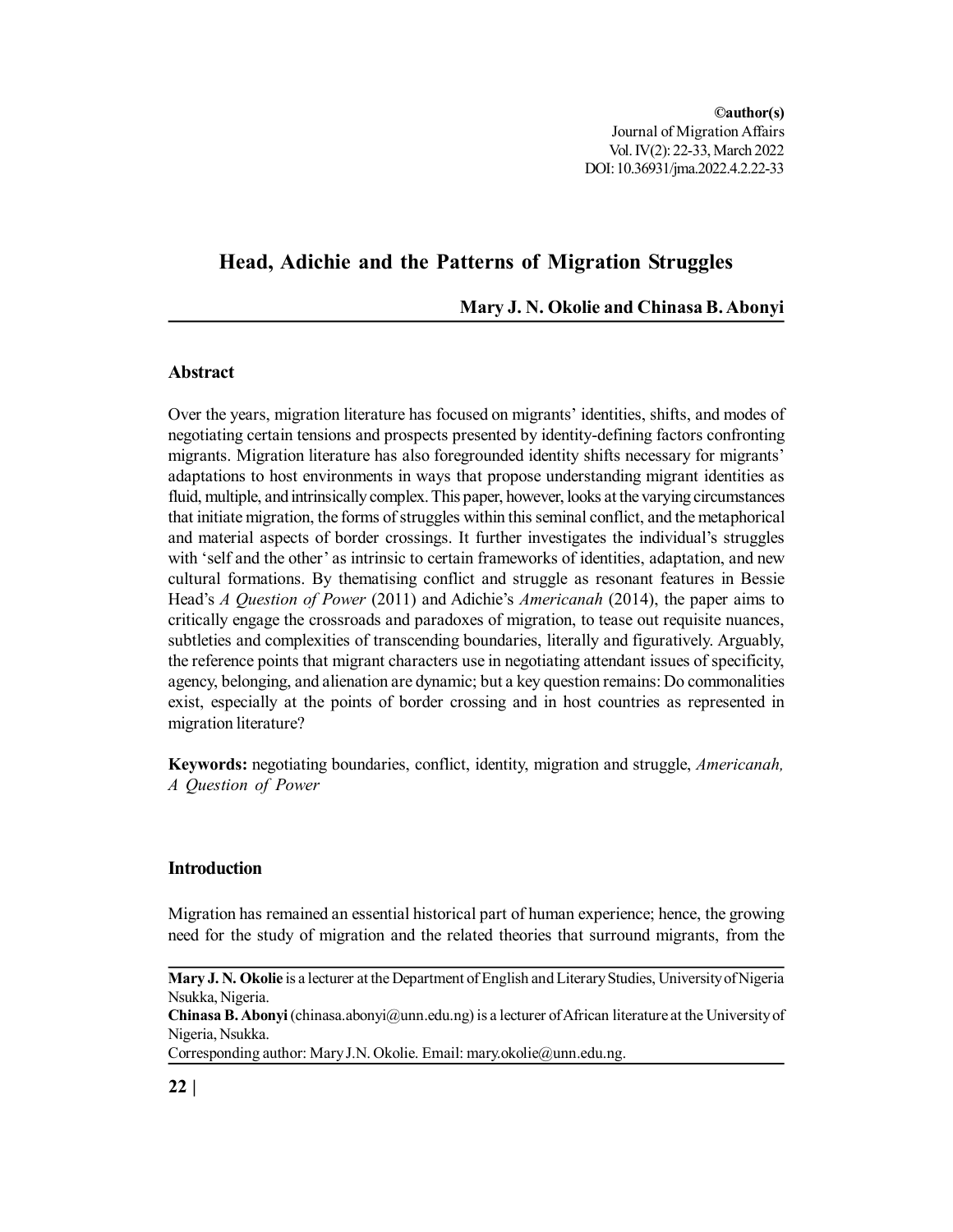moment of decision-making, through the act of migrating to the period of residence in a host country. Among many other reasons for migration is the age-old need to keep-in-motion, physically and non-physically. Humans' travelling instinct has continued as a result of a constant search for basic needs like food, shelter, and acceptance. Furthermore, human's exploratory, dominating and possessive desire has also contributed to keeping alive the human desire to keep in motion. Hence, the tail end of the twentieth century and the beginning of the 21st century have seen a greater instance of migration, not only because of instinct but also due to globalisation and increased international transactions of both human and material resources. According to Fatemeh Pourjafari and Abdolali Vahidpour, migration is heavily influenced by our present rapidly changing societies whose "borders have become mixed" as a result of "outstanding developments in the field of communication technology such as satellite, TV, Internet and the modern means of transportation followed by the globalisation of the world economy" (Pourjafari and Vahidpour 2014, 679). These rapid changes, they posit, have tampered with modern societies to the point of rendering them borderless, thereby introducing complexities to factors relating to migration and therefore to the identities of migrants themselves. It is this complex attribute that enables interpersonal and intrapersonal conflicts and struggles in migrants whose desires are underscored by the need for acceptance in their host society. Pourjafari and Vahidpour (2014) are, therefore, of the view that migrant literature aims at grappling with these complexities (especially the conflicts and struggles) that define migration.

By way of definition, migration is the movement across the spatial borders, motivated either by a mere desire for change or by that which is desired on the other side of the border. Migration is the "temporary or permanent move of individuals or groups of people from one geographic location to another for several reasons ranging from better employment possibilities to persecution" (Jessica Hagen-Zanker 2008, 4). These definitions suggest a movement across space and geographic locations, affirmed by Kok's assertion that although the distance covered in migration must be significant, it is required that the boundary of the migration area must have been crossed before a move can be classified as migration (Kok 1999, 19). By this boundary, migration highlights points of departure and destination as two different territories at the sides of the border crossed by the migrant. Some migration analysts consider labour as the basic reason for migration, leading to one of the classifications of migration as labour migration. They opine that the initial motivator for migration is the search for labour opportunities caused by the imbalance in the labour market across the world. On the other hand, the situation-oriented migration critics link migration to social, cultural, economic and/ or political factors (Lee 1966; Srivastava and Sasikumar 2003, 1).

In literary studies, migration has remained a growing interest since the 1980s. Coinciding with the wave of border crossing, especially by postcolonial subjects, literary works have reflected the trajectories of characters who leave their homes and seek refuge or stay in places other than theirs. It foregrounds forced or voluntary transnational border crossing for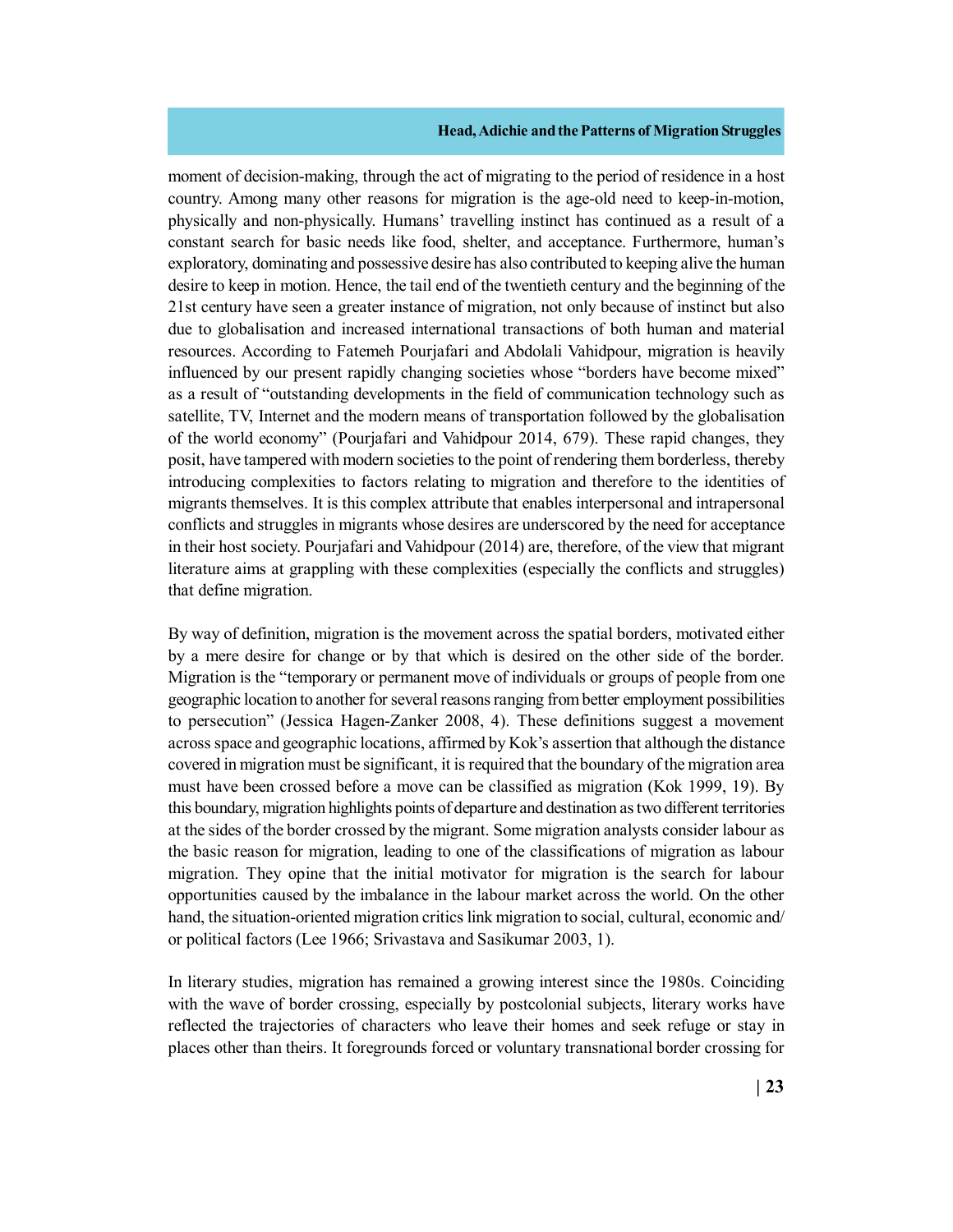a better livelihood as a key feature of human existence. The literary representation of migrants' experience and resettlement in a host country enables a new way of seeing the realities of migration. By fictionalising lived experiences, literature makes known the abstract, bringing to the reader that which lies outside the limits of his/her usual experience. In Crawshaw and Fowler's terms, literature "somehow condenses and distils a mode of behaviour which is empirically identifiable and raises to consciousness social processes which otherwise remain implicit" (Crawshaw and Fowler 2008, 457). Through its nuanced representation of the everyday, literature keeps our gaze on that which ordinarily exists outside our boundaries of experience, such as migrants' struggle for survival, the horrors of girl trafficking, the plight of the refugee, and racism.

Furthermore, migration literature blurs the interdisciplinary boundary between migration and literature. This is because these migrant writers, especially those that are migrants themselves, bring their migration experiences to bear on their artistic works (Siobhan Brownlie 2022, 6). In them is the intersection of their stories and experiences as migrant writers. This fictional representation of the realities of migration also serves political purposes as it negatively or positively conditions public perception. By becoming part of the cultural and cognitive consciousness of the receiving population, the stories condition perception and decision making.

Literary and critical works on migration capture the diversity of migrant experience. Studying the questions of evolving identities in contemporary migrant fiction, Vilasini Roy (2016) examined the interface between migration and digital technology in Adichie's *Americanah* (2013), NoViolet Bulawayo's *We Need New Names* (2013) and Teju Cole's *Open City* (2011). In her study, Roy (2016, 48) asserts that tension and home-sickness are an inherent part of the migration experience and that online access is a bridge that eases migration tension and allows for migrant reconnection with roots. She cites Ifemelu's ability to "create an online space for herself and others to express their preoccupations" as an example of technology enabling the migrant to transcend the trauma of geographical displacement. The implication of technology that enables online access does not, however, distend the case that "happy memories of the lost homeland and the nostalgia the migrant characters experience for their past life are of very less emphasis in the migration literature" (Pourjafari and Vahidpour 2014, 680). Here, Pourjafari and Vahidpour stress that the underlying structure of migrant literature is rather the compendium of struggles and conflicts the migrant is often in confrontation with. One can emphatically argue that what migrant literature brings to the fore of its engagement is the representation of "human identity, the ways migrant characters cope with their new life places, the uncertainties and insecurities they suffer from and the communication problems" (ibid*.*, 680). This paper explores the varying circumstances that initiate migration, the forms of struggles between these circumstances as points of conflict, and the metaphorical and material aspects of border crossings. It further investigates the individual's struggles with 'self and the other' as intrinsic to certain frameworks of identities, adaptation, and new cultural formations.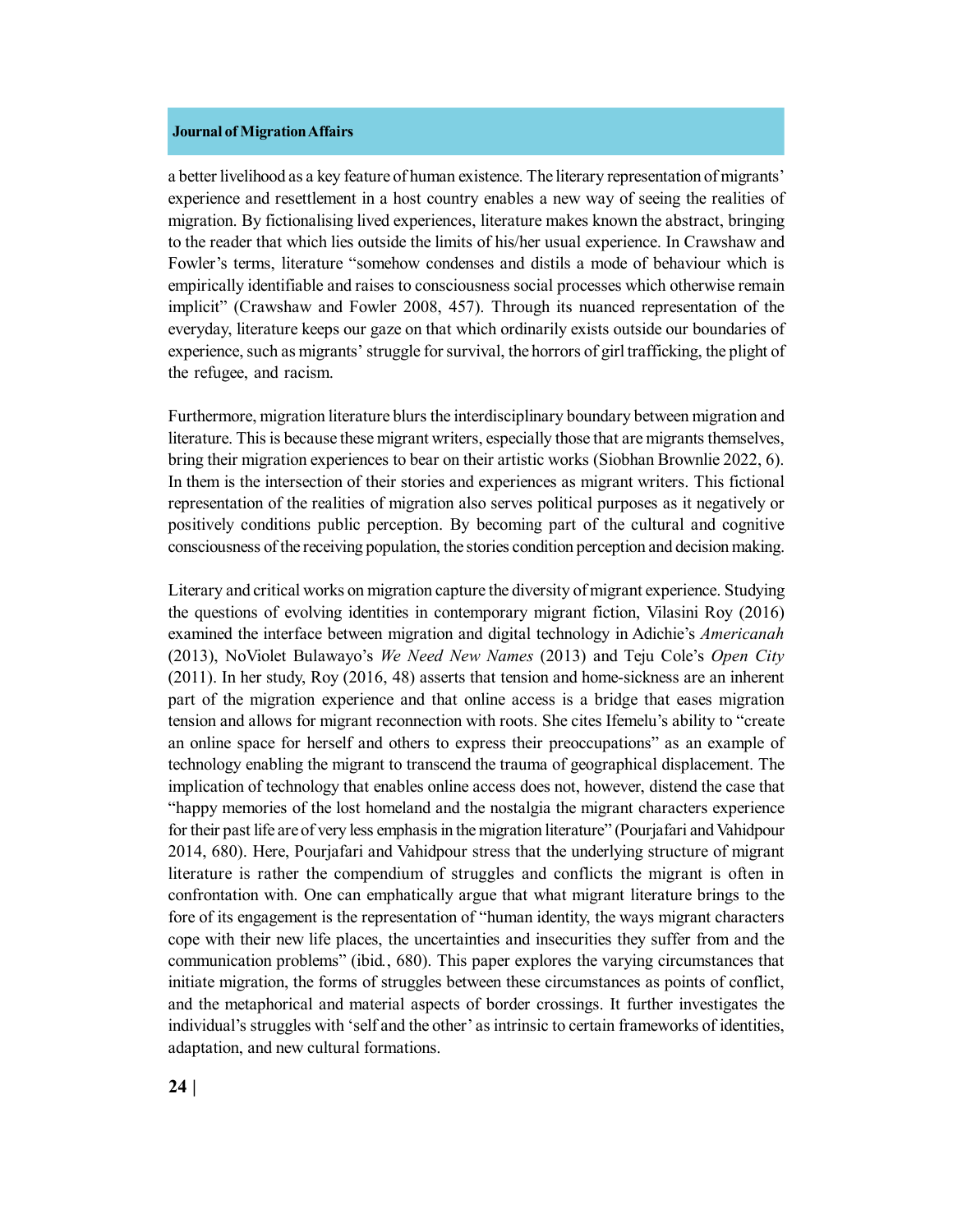## **Conflict and Struggle at the Spatio-Symbolic Emigrational Threshold**

Bessie Head's *A Question of Power* (2011), seen as an autobiographical novel, has been analysed basically in consideration of the theme of insanity and societal oppression. Writers like Shannon Young connect the text strongly to Head's actual life and even provide instances where "Kenneth Stanley Birch [Head's uncle] writes an explanation, apology, and defence of his family's disregard of Bessie Head's existence … [explaining] in reasonable tones the family dynamics that resulted in Head being excluded from the family circle and consequently propelled into existence of terrible hardship" (Young 2010, 229). Nixon, tracing the coincidences in Head's life "as a first generation coloured, an orphan, a refugee, a certified mad woman, a single mother," (Nixon 1993, 107) with her novel, and concerning the dissolution of borders, affirms *A Question of Power* as authentic autobiography. Adetokunbo Pearse examines the text based on cause and effect. He asserts that Elizabeth's madness is a result of the internalisation of the sense of alienation and inferiority and evil imposed on her by the apartheid society and her distorted life as a result of her "mental retention of South African life" (Pearse 1983, 86).

Similar to Pearse's psychoanalytic discussion of *A Question of Power*, Adewale Ajayi, in classifying the text as a "Freudian psychoanalytical classic", engaged the text at the point where physical factors translate into the psychic. He traces the protagonist's oppressed life from her childhood experiences, through that of her adulthood, to her life in exile to buttress the protagonist as a symbol of the contemporary woman in confrontation with "social forces" (Ajayi 2009, 8). It is pertinent to note that the identity of Head's character continues to shift following different conflicts that lead to struggles. Hyginus Ezebuilo and Theodor Ojiako (2016) believe that the identity of Head's protagonist characterises a hybrid, an in-between which leaves Elizabeth in the third place of a cultural sphere. Elizabeth is a character who suffers from a mental state of disorderliness resulting from a traumatic experience. Yet as Ezebuilo and Ojiako would say, Elizabeth has to face the difficulty of adapting to a foreign community. Elizabeth's survival in her new place of living is highly dependent on the confrontation with her past. One could, therefore, say that *A Question of Power* documents crises of migrational identities and exile consciousness. Head engages the struggles as characterised by different patterns of conflict, including interpersonal and intrapersonal, and that is what Ezebuilo and Ojiako summarise in the following:

Head's protagonist has her inner being disturbed and shattered by different causes: difficulty of adaptation, racial and class prejudices, traumatic memories, repressed feelings and unconventional philosophical or religious beliefs. The aim of her protagonist is to lessen her inner alienation as she revolts against the hostile environment of her existence. A good mental balance brings the characters to a healthier and happier existence (ibid*.*, 131).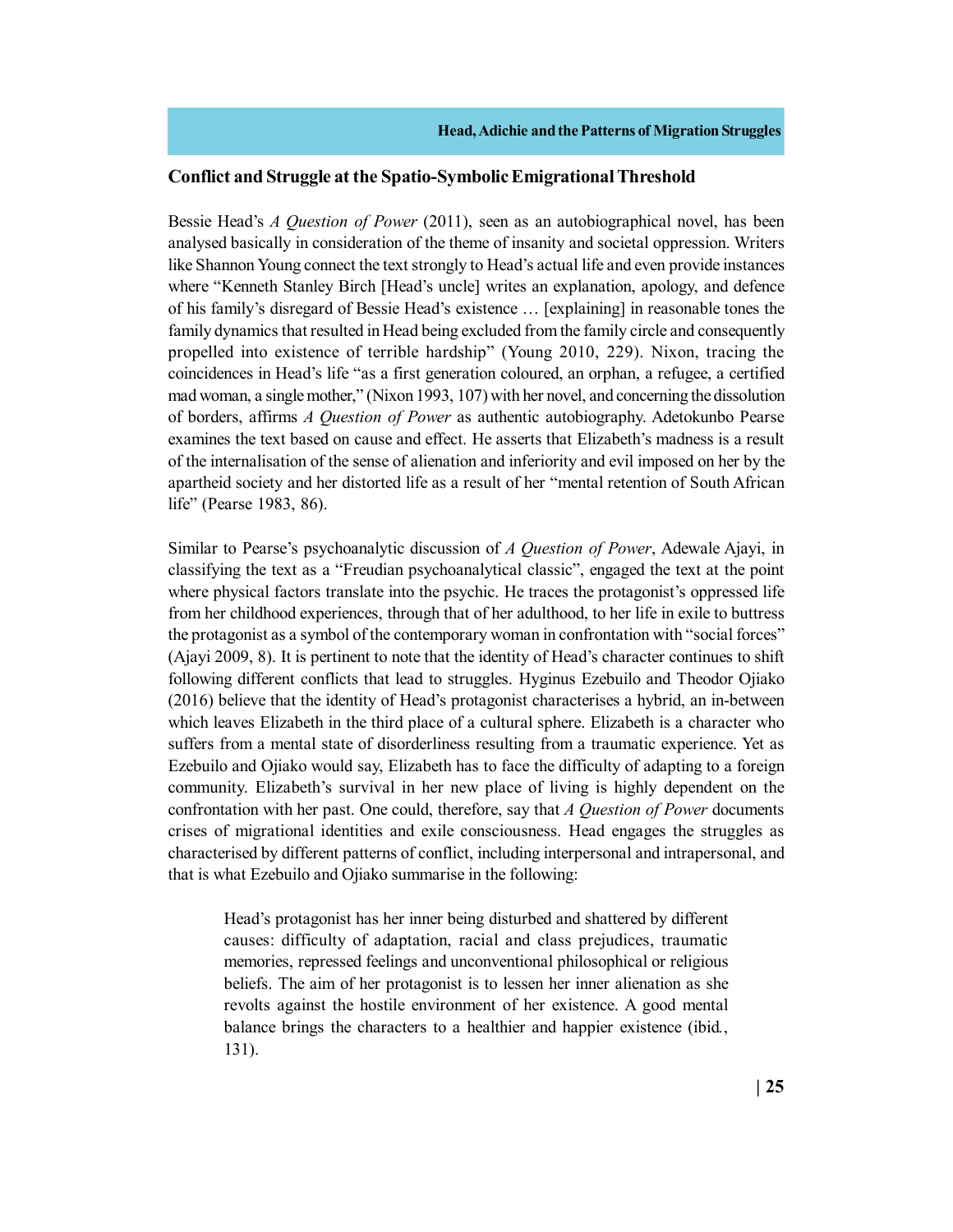Ezebuilo and Ojiako's research seems closer to the present study because the term 'confronting' suggests a battle which in this study is an implication of conflict and struggle.

While Adichie's *Americanah* has hardly been subjected to autobiographical analysis, it has attracted a range of criticism, including diaspora experiences, identity at the cross-border, interculturality, love, language and identity, and narratology (Arabian and Rahiminezhad 2015; Austin 2015; Seiringer-gaubinger 2015; Koziel 2015). Niyi Akingbe and Emmanuel Adeniyi (2017) investigate the identity of Adichie's migrant characters and discover that each of the characters struggles over an identity which is shattered by social interactions and engagements in his or her efforts to belong to the new society. A look at these migrants shows that each character faces the conflict emanating both from within the character and his/her environment. Adichie's characters are caught in a web of sociocultural contradictions prevalent in the host countries to which the migrants travel. The contradictions include racism and general unemployment, contrary to young Ifemelu and Obinze's initial belief of leaving for Europe and America where opportunity is abundant. This present study adds to the existing study on the texts by way of casting a critical lens at the points of intrinsic and extrinsic conflicts that necessitate leaving one's homeland and crossing the point of the spatial and cultural border (in) to the host land. The major concern of this study, therefore, is to examine migrant characters at the different territories of departure and destination to ascertain the trends of conflict at the point of decision-making and the actualisation of border crossing. Examining the spatio-symbolic crossing of thresholds in the process of migration is a projection of the plight of the migrants whose border crossing remains endless. This study brings the two texts into a conversation regarding the experiences of migrants in relation to conflict. The texts depict characters faced with the pressures of sociopolitical and economic structures that bring about attitudes and behaviours that are constantly changing to influence or adapt to reality.

In *Americanah*, young adults like Anty Uju, Emenike, Ginika, Ifemelu and Obinze are examples of migrants whose migratory factors are personal. Uju leaves Nigeria because her military boss dies and his family will be coming to Lagos, which spells doom for her and her son. Obinze dreams of life in America as though America is the land of El Dorado. He goes into an emotional conflict with his mother, who does not share the same sentiment with him about life in the diaspora. Obinze eventually pushes his mother to take him abroad. Ifemelu faces an intrapersonal conflict of abandoning her university education to go to America where she becomes a babysitter, though she nurses the hope of continuing her education in the US when she becomes stable. It is observed that after conflict comes struggle and as soon as these characters cross the borders to their host countries, they are faced with an endless struggle for survival which invariably influences their identities.

Looking at conflict and the inevitability of struggles that are associated with migrants in Adichie's works, Andre Kabore (2016) points out some intrapersonal factors such as economic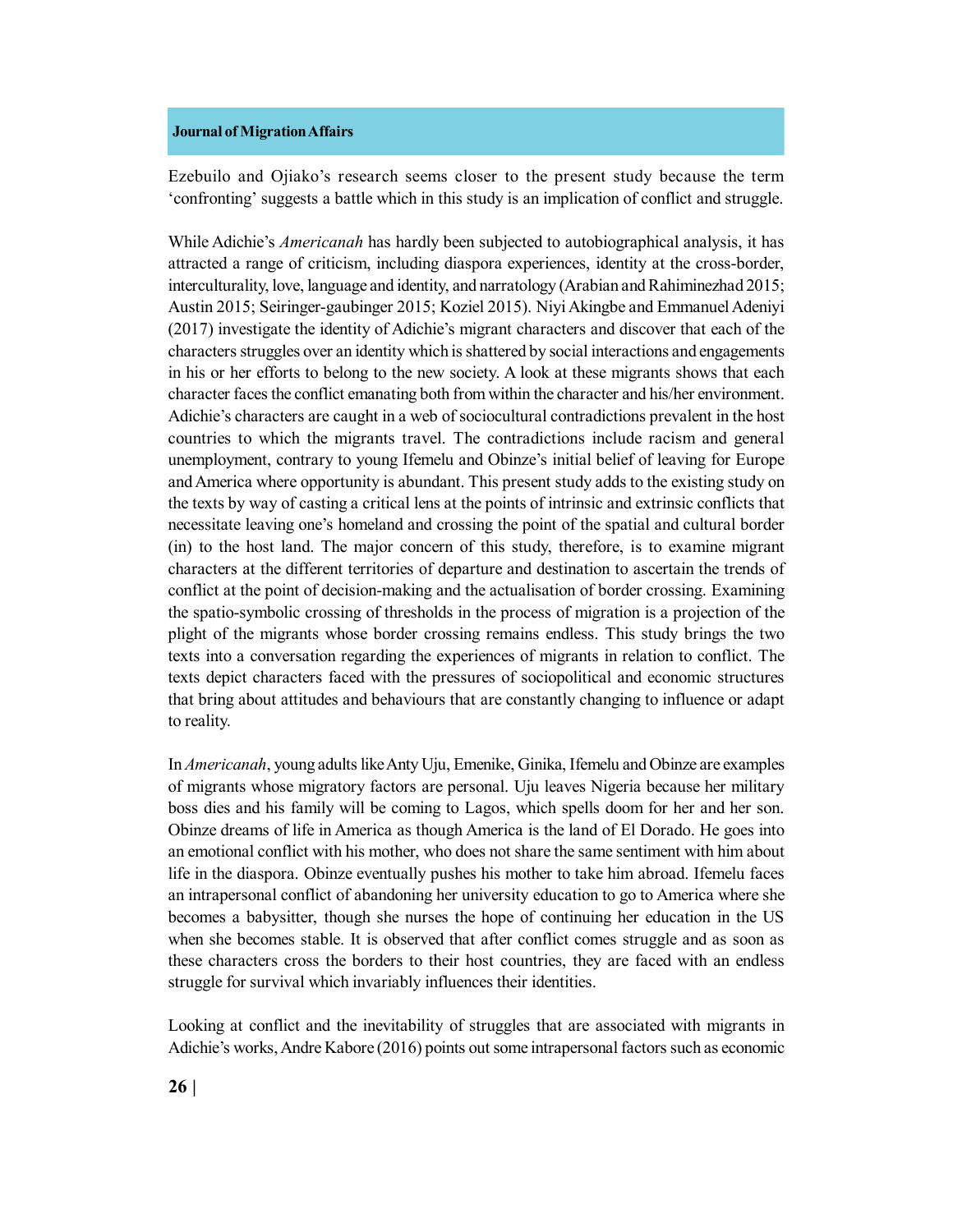motives that set characters on the move to migrate. Kabore quotes the opening sentence of "The Thing Around Your Neck" which says that young Africans believe everyone in America owns a car and moves around with a gun, and their relatives share similar beliefs (ibid*.*, 4). According to Kabore, characters in this short story remain nameless and, in his opinion, namelessness is an indication of loss of identity. It follows that once the migration takes place, the character loses his/her original identity to nothingness. From there, the character faces identity struggles that are often never achieved but can only leave the individual a hybrid of a sort. And for Kabore, no name fits a hybrid character (ibid*.*, 4).

Head's *A Question of Power* also presents a protagonist, Elizabeth, whose intersectional identity – being coloured and an orphan – casts her at the edge of South African identity definition during the apartheid era. As she migrates to Botswana, she maintains her position at the fringe of the society in her identity as a refugee, a certified madwoman, a single mother pushed away from the mainstream of life. The court case that ruled against her as a member of a banned party (even though she was just two days old in it) resulted in her displacement in Botswana.

All migrants tend to desire a better opportunity in their host land. Elizabeth was captivated by the teaching opportunity advertised in Botswana. She struggles with the decision to walk out on a promiscuous husband, and she finally does without returning. Becoming a single mother, a victim of an oppressive apartheid system and finally condemned by the ruling of the court against her party pushes her to the threshold of South Africa's border, which she crosses without return. Living in her country was like living with "permanent nervous tension" (Head 2011, 12), and a teaching opportunity in Botswana makes the exodus from South Africa more enticing. Yet, the description of Motabeng in Botswana depicts the motif of no greener pasture anywhere.

Motabeng means the place of sand. It was a village remotely inland, perched on the edge of the Kalahari Desert. Seemingly, the only reason for people's settlement there was a good supply of underground water. It took a stranger some time to fall in love with its harsh outlines and stark, black trees. A fellow passenger on the train to Botswana had laughingly remarked: "You're going to Motabeng? It's just a great big village of mud huts!" …During the rainy season, Motabeng was subjected to a type of desert rain. It rained in the sky, in long streaky sheets, but the rain dried up before it reached the ground (ibid., 13).

The above terrifying description, as well as the oddly captivating and the pitch-black darkness of Botswana (ibid.,  $13 - 14$ ), presents Elizabeth's destination as a land of no greener pastures. Heading on to such a destination describes persistence in migrants who seem to be propelled by a force that cannot be resisted. In *Americanah,* Ifemelu's struggle to leave the shores of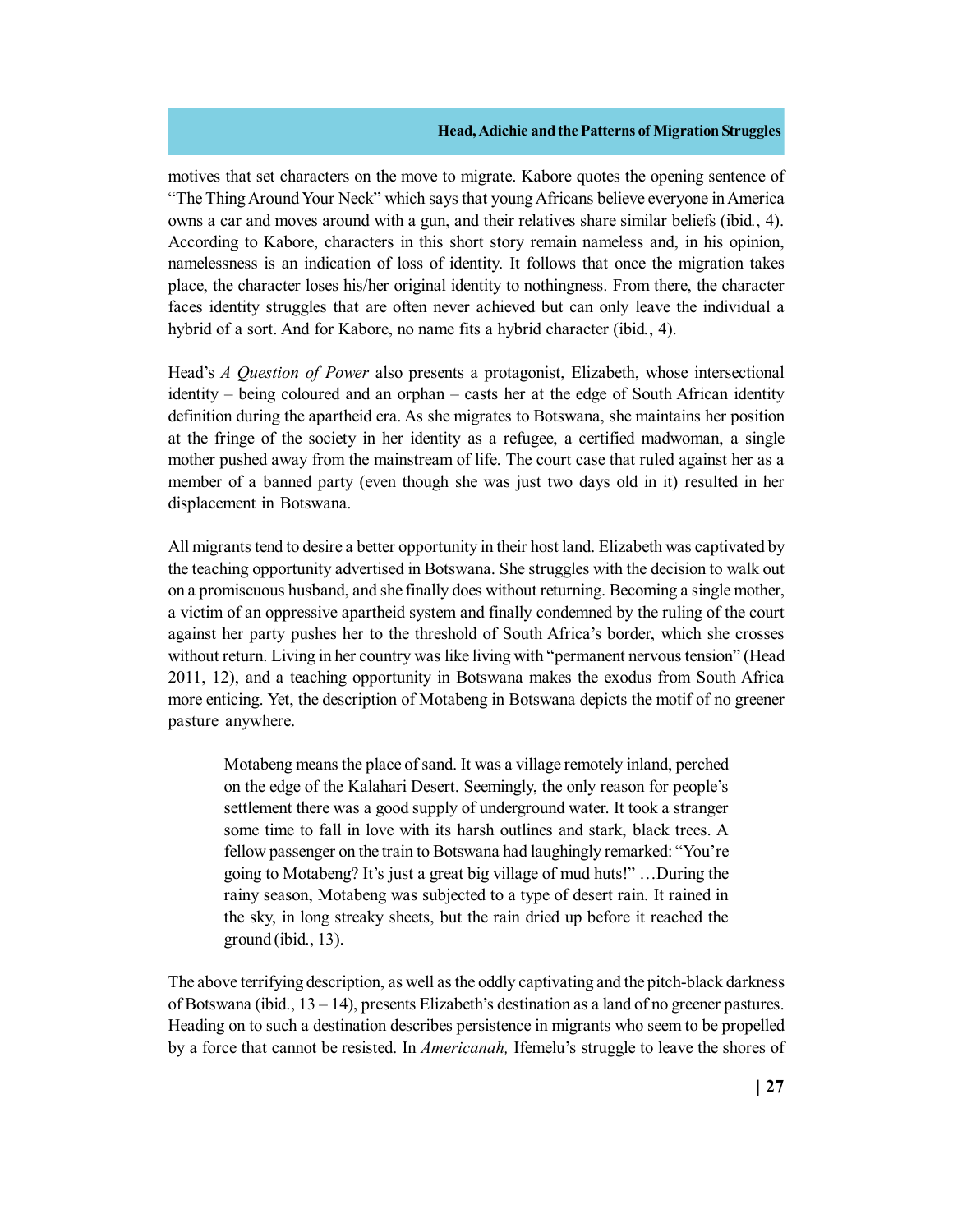Nigeria for America was initiated by an incessant strike in the university (Adichie 2013, 120). Hence a better study opportunity becomes her irresistible bait. In her is the conflict of deciding between leaving her university education in Nigeria and accepting a partial scholarship to study in America. The desire to experience the other side of the border, mostly seen as the better side, propels her to emigrate.

Once the border is crossed, the survival instinct is activated in the migrant. Steiner's definition of migration as "a movement from an often oppressive system that made the exodus necessary in the first place to a host environment, which instead of facilitating the building of a new home rejects the migrant on racial or cultural grounds" (Steiner 2009, 4), captures the trajectory of the migrant's plight. And because most host environments offer rejection instead of assistance, the migrant develops survival strategies and/or sometimes becomes a victim of the oppressive system. Elizabeth encounters darkness in Botswana where she had hoped for light. This darkness symbolises the unjust treatment and hostility in her past. Dispelling the darkness with candlelight highlights her determination to survive (Head 2011, 15). At certain points in the migrant's life, the struggle is intrapersonal. This results in internal struggles to either oppose or keep pace with societal expectations. Elizabeth's inner life is so disoriented that she feels like "a person driven out of her own house while demons rampaged within, turning everything upside down" (ibid., 46). When she loses hold of what brought her to Botswana, the teaching job, she goes to Eugene to take another survival option. She struggles despite her ill health to grow a garden, a lifeline on which to hold for the restoration of her sanity (ibid., 68). *A Question of Power* and *Americanah* present migrants whose souls and personalities defy total subjugation despite moments of entrapment and societal incarceration.

Other times, a migrant's struggle for survival manifests in the form of confrontation with identity distortion. Migrants suffer imposed identity. Their desire to be and to prefer is thwarted by the powers that push them and enforce another name upon them. Elizabeth experiences and opens up to Birgette: "I am being dragged down, without my will, into a whirlpool of horrors. I prefer nobility and goodness but a preference isn't enough; there are forces who make a mockery of your preferences" (ibid., 86). She believes that the events in her world, just like in the racialised world of Ifemelu, were easily invaded and controlled (ibid., 110). The character's confrontation with stack racism, where they are told to their face how stupid they are to be black (ibid., 83), suggests a struggle with being and remaining black.

Thus, to survive, migrants sometimes distort their identity or allow the system to distort it. Name changing, role changing and all forms of symbolic border crossing emerge, given systemic pressures in the struggle for survival. Learning to fit into the environment is well detailed in *Americanah*, the character of Ifemelu contrasts almost everything done by other migrant characters in the text – Ginika, Aunty Uju, and her flatmates. In this contrast, the text narrates the struggle of the migrant to deal with the idea of cultural metamorphosis, changing or compromising one's cultural identity to take the path other migrants finally took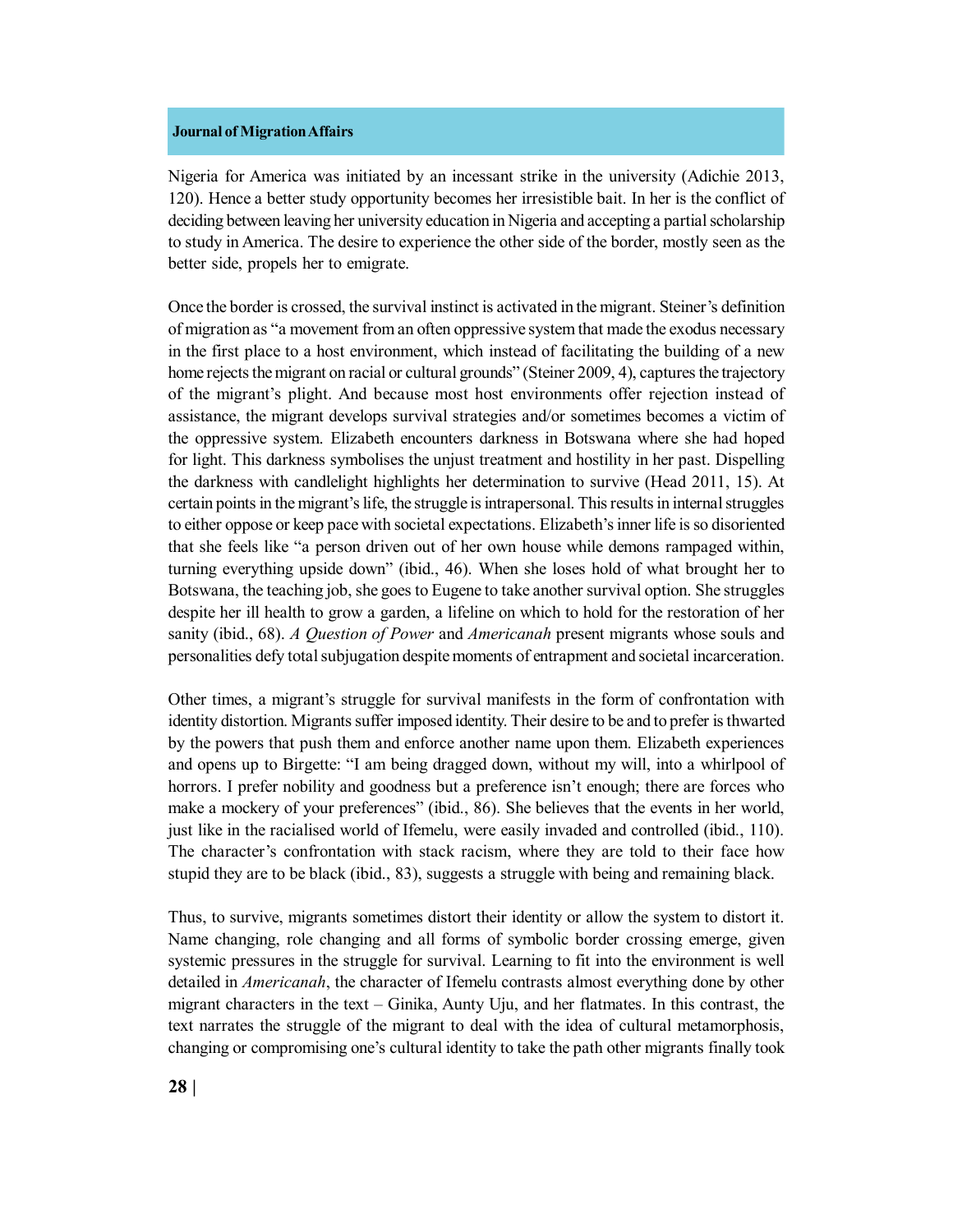after their struggle. Hence, while Ifemelu and Obinze represent migrants at the beginning of cultural change, the likes of Ginika and Aunty Uju are migrants who have been hybridised or changed. The latter are migrants who crossed from a symbolic space of real identity to that of imposed identity to survive. At this threshold, Ifemelu sees herself as "standing at the periphery of her own life" (Adichie 2014, 151), caught between territories. She struggles with self-definition and self-assertion by imitation or by expression. In London, Obinze confronts a similar condition of living another identity to survive. He bears another person's name, thereby burying himself. When asked by a little boy: "Do you live in London?" Obinze's answer in affirmation throws him into the realisation that "he lived in London indeed but invisibly" (ibid., 297). He compares his existence as a migrant in London to an erased pencil sketch. And battles within to understand,

Why people like him, who were raised well-fed and watered but mired in dissatisfaction, conditioned from birth to look towards somewhere else, eternally convinced that real lives happened in that somewhere else, were now resolved to do dangerous things, illegal things, so as to leave, none of them starving, or raped, or from burned villages, but merely hungry for choice and certainty (ibid., 318).

Despite the conflict and struggles faced by migrants in the host country, they hardly attain certainty. Having left his/her country, s/he suffers double alienation from the two territories, of departure and destination. The migrants are in a process that is never completed since they live as continuous outsiders. The idea that the migrants remain a process suggests a personal struggle in the belongingness of the migrant. S/he is physically outside his/her homeland and symbolically outside his/her host land. S/he is an outsider, a liminal subject who has left the homeland and who is yet to arrive in the host land. S/he ceases to be part of the home country, and at the same time is yet to be integrated into the host country. In the unrealisable struggle to be integrated into Botswana, Elizabeth accepts that "definitely as far as Botswana society was concerned, she was an out-and-out outsider and would never be in on their things" (Head 2011, 20). Hence, while physically she has succeeded in crossing the spatial border between South Africa and Botswana, she psychologically remains outside the Botswana borders. She may have sympathisers, but the act of sympathy, in no way, accepts or relieves her plight. For instance, even though the principal sympathises with Elizabeth, he still had to present her with a letter that suspends her as a teacher (ibid., 66).

The principal's sympathy towards Elizabeth is likened to the interracial relationship that had existed between Ifemelu with Curt and Blaine which did not, in any way, give the migrant what they needed. Migrant displacement has a way of allowing a constant void that cannot be filled by one or the other. Hence, the migrant tends to stand alone amidst many. Elizabeth's disquiet is in her mind, made manifest in the relationship that goes on there with Sello, the Father, Metusa, B and Dan.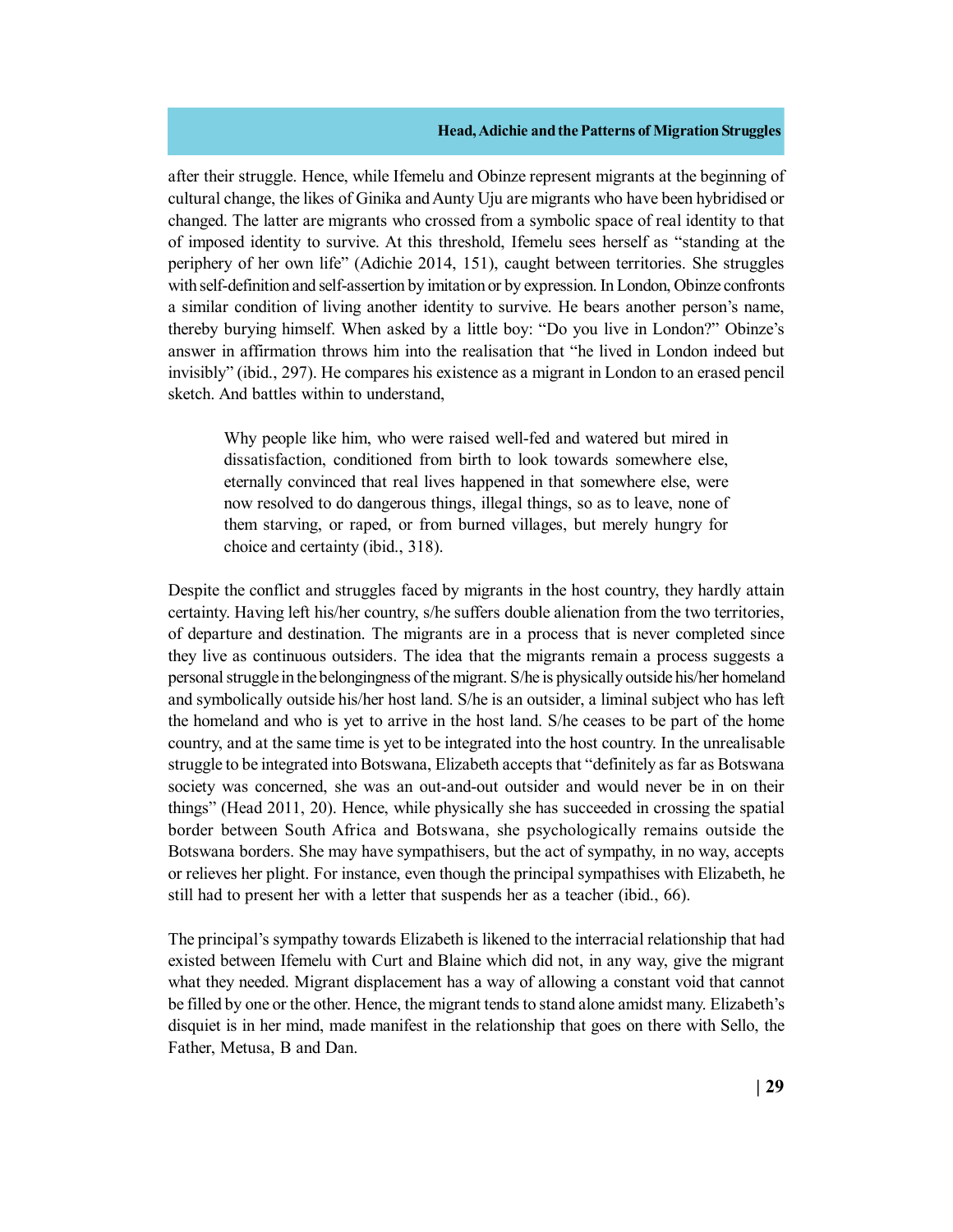Borrowing the figure of inseparability from the Igbo folklore, leaving one's homeland creates a sense of what is termed the tortoiseshell whereby the memories and influence of home remain with the migrant even when the physical border is successfully crossed. There is always a look back home, what James Clifford (1994) expresses as border relations with the old country. Clifford asserts that dispersed people, who once separated from homelands by vast oceans and political barriers, increasingly find themselves in constant non-physical return to home facilitated in some cases by modern technologies (Clifford 1994, 304). In Debora Castillo's term, this inseparability is umbilical (Castillo 2007, 124-25). Experiences and encounters are always viewed with the home-country lens, which informs the character's being as a migrant and reinforces the indispensability of the natal home in the being of the migrant in the host country.

In South Africa, self-importance for the blacks means incurring more hatred from the whites. Elizabeth recalls that the system has instilled in her a dread of the whites' awful scorn for blacks who express self-importance. In place of self-importance, the system puts a consciousness of self-denigration, an "unwritten law" that requires blacks' consideration of the self as "essentially a product of the slums and the hovels of South Africa" (Head 2011, 20). And because she has witnessed so many black people being despised by the whites on account of the former's display of self-importance, she chooses to be the same as the blacks regardless of the opinion of the white, and she sees the evils overwhelming her as a relentless hounding from South Africa (ibid., 55). For Ifemelu, enjoyment of love and success in the host land cannot dwarf the moments of home-sickness and longing for Nigeria. Despite her success with her blogs, longing for Nigeria builds up in her and finally explodes by way of a radical decision to return back home. She believes without any clear reason that "layer after layer of discontent had settled in her and formed a mass that propelled her" (Adichie 2014, 18) to go back to Nigeria.

The migrant is, therefore, in Patrycja Austin's terms, caught between the global and the local, and is left to transcend the dichotomies to create the new (Austin 2015, 9). Austin argues that the migrants' definition of the host country is continually filtered through the memory of the home country (ibid., 10). Her assertion resonates with migrant's "nostalgic backward glance" (Steiner 2009, 42) and desperation on the grasping of "familiar selfhood while realities shift and slide around him $[/her]$ " (Falconer 2001, 484). This is an act that helps the migrant in making sense of his/her life as a continuous process of crossing threshold.

The texts also share the understanding of African hair as an umbilical cord and a site of identity struggle. Migrant literature, especially African migrant literature, presents hair as a special symbol of Africanness. The African migrant positively or negatively associates with African kinki hair. Elizabeth is accused by Metusa of not liking African hair. This is reiterated as the text narrates Dan's preference for girls with "properly African hair" (Head 2011, 134). He presents Elizabeth with a girl who has her hair braided in traditional African style thereby making Elizabeth's torments seem like a penance for being less African. *Americanah,* on the other hand, foregrounds how far an African migrant goes to keep the identity expressed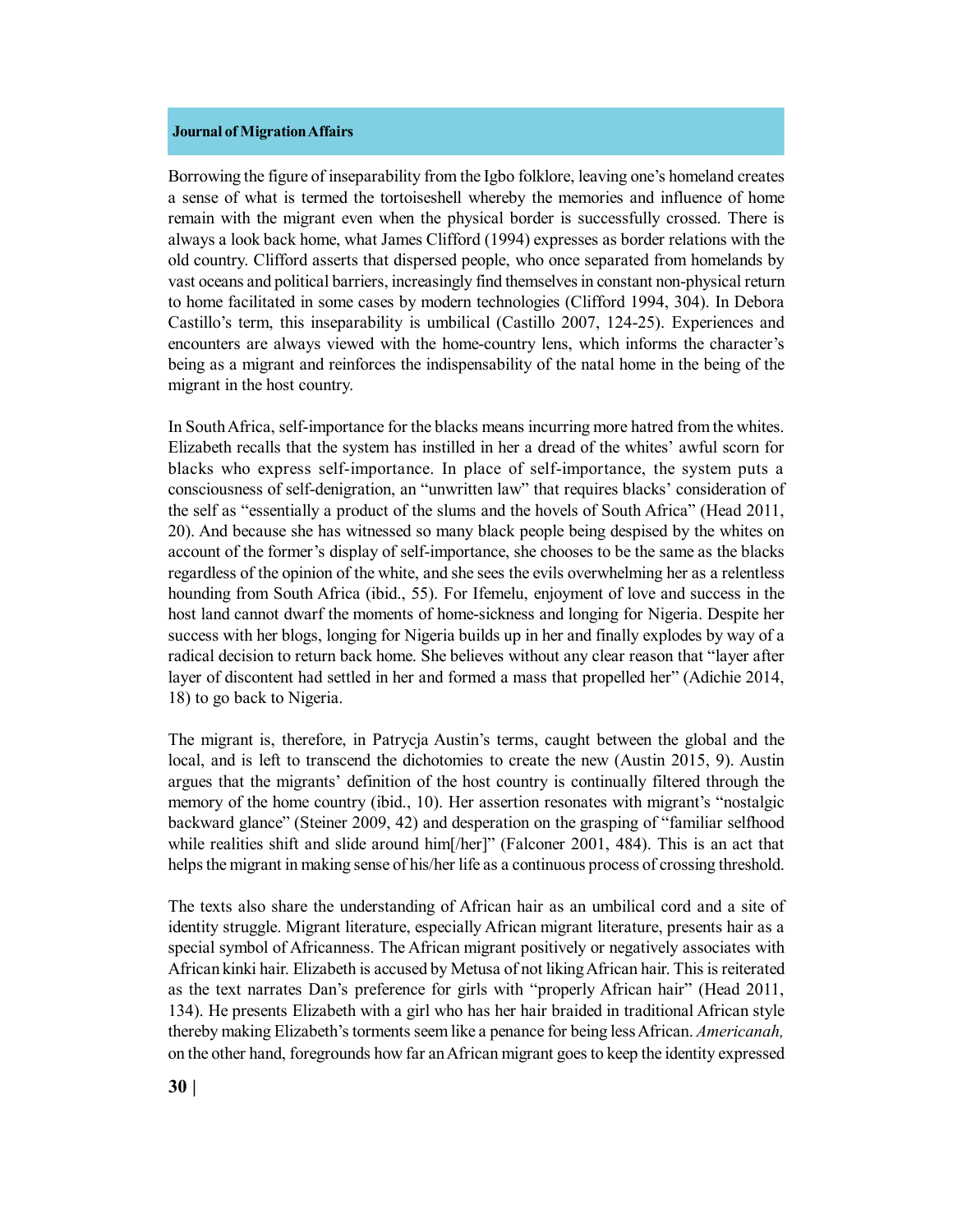by the African hair. Ifemelu for instance "did not like that she had to go to Trenton [from Princeton where she lives] to braid her hair" (Adichie 2014, 13), yet she embarks on the journey as a way of reasserting herself as an African. Elizabeth's own struggle, realised as an internal conflict, is to be like the other; to be accepted; to belong; to become a partaker of the social rights of her host society. But no matter how hard she tries, she is unable to completely shed her African identity because of the perpetuation of her skin colour. Hence, she can only adapt to hybrid identity. On the other hand, Ifemelu's insistence on maintaining her African hair/style implies that she is satisfied with who she is and proud of her roots. And the fact that she equally abides by the sociocultural norms of her host society subjects her identity to hybridity.

## **Conclusion**

This essay has examined in Bessie Head's *A Question of Power* and Adichie's A*mericanah* the trajectories of the spatial and symbolic crossing of threshold in the cause of migration. The conflict and struggle of the characters examined as migrant characters in the two texts expose movement from the homeland, through the catharsis of identity and struggle for survival to the realisation of self. While Elizabeth's emigrational blueprint moves between her physical and psychic world, Ifemelu's struggles involve more of the physical.

By exploring the various vistas of the struggles and conflicts encountered by Elizabeth and Ifemelu in their migration experiences, this paper has outlined significant cross points and dissimilarities between the two named characters as well as among different characters in the two texts. One of such cross points is hybridity, whereas a significant dissimilarity is in what Pourjafari and Vahidpour (2014, 686) call "personal maturity" or participation in "reciprocal recognition" as Frantz Fanon (1952, 170) would say. This means to reach a state where the migrant no longer clings "to cultural traditions and lost or repressed... histories" (Pourjafari, and Vahidpour. 2014, 686). While Ifemelu may be said to not have reached this personal maturity as she clings to her cultural traditions evidenced by her decision to retain her African hairstyle, Elizabeth moves in the axis of "un-homeliness," (Bhabha 1994, 9 quoted in Moosavinia and Hosseini 2017, 342), never longing to remember home.

## **References**

Adichie, Chimamanda Ngozi. 2014. *Americanah.* Yaba: Kachifo Limited.

Ajayi, Adewale. 2009. "Physical and Psychological Factors in Bessie's A Question of Power." *CONTEXT: Journal of Social & Cultural Studies* 12 (1): 1 – 9.

Akingbe, Niyi, and Emmanuel Adeniyi. 2017. "Reconfiguring Others: Negotiating Identity in Chimamanda Ngozi Adichie's *Americanah.*" *Rupkatha Journal of Interdisciplinary Studies in Humanities* 9 (4): 37–55. https://dx.doi.org/10.21659/rupkatha.v9n4.05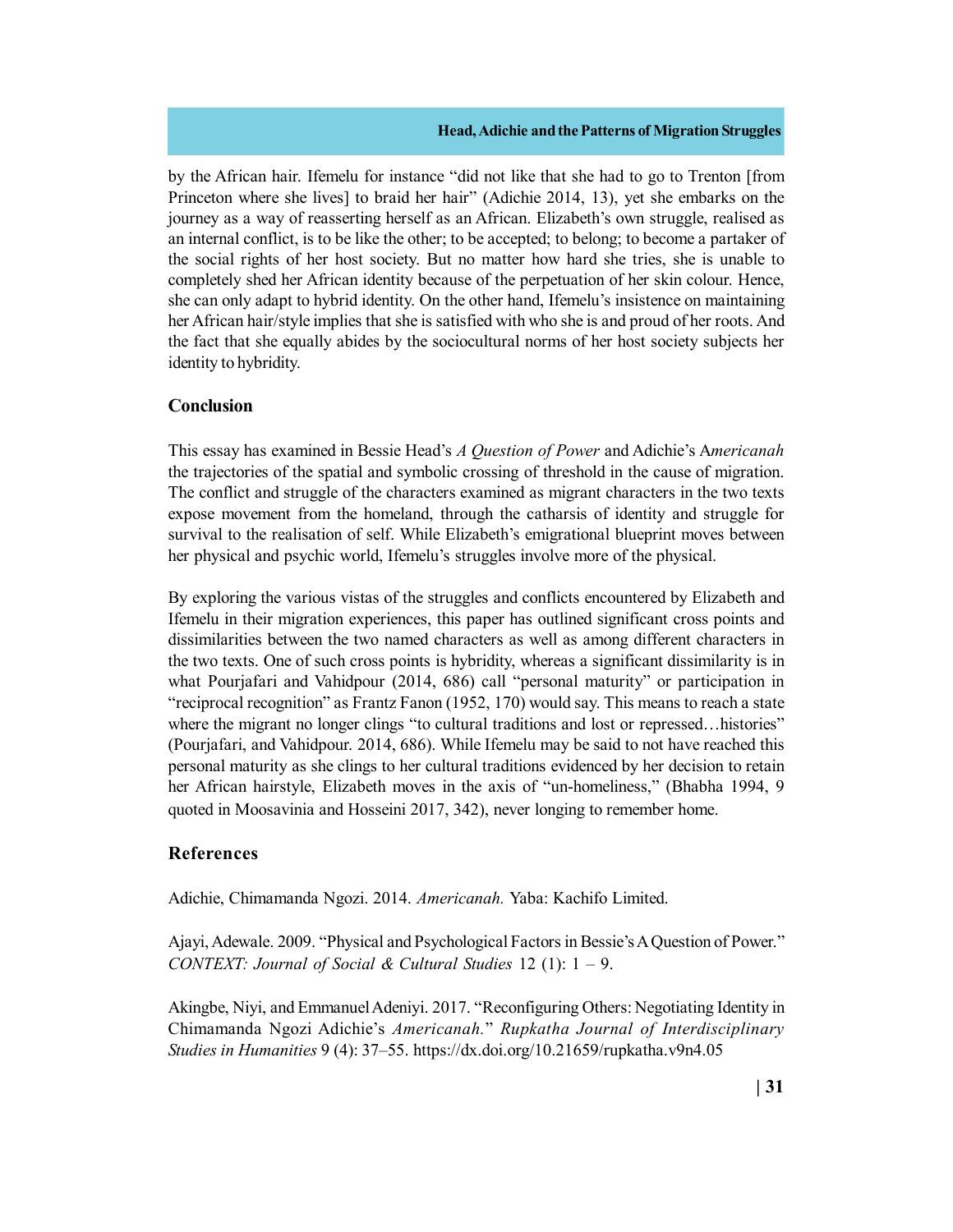Arabian, Soheila, and Vida Rahiminezhad. 2015. "Journey and Return: Visiting Unbelonging and Otherness in Adichie's *Americanah*." *Journal UMP Social Sciences and Technology Management* 3 (3): 536–541.

Austin, Patrycja. 2015. "Searching for One's Self at the Crossroads of the Cosmopolitan World: Determining the Importance of Roots for Those Who Travel through Diversities in Chimamanda Ngozi Adichie's *Americanah*." *Ostrava Journal of English Philology* 7 (1):  $1-16$ .

Brownlie, Siobhan. 2022. "The Roles of Literature and the Arts in Representing the Migrant and Migration." In *Figures of the Migrant the Roles of Literature and the Arts in Representing Migration* edited by Siobhan Brownlie and Rédouane Abouddahab. London: Routledge.

Bulawayo, NoViolet. 2014. *We Need New Names.* London: Vintage Books.

Castillo, Deborah. A. 2007. "Borders, Identities, Objects." In *Border Poetics De-Limited*, edited by Johan Schimanski and Stephen Wolfe, 115-148. Hannover: Wehrhahn Verlag.

Clifford, James. 1994. "Diasporas." *Cultural Anthropology* 9 (3): 302–338.

Cole, Teju. 2011. *Open City.* London: Faber & Faber.

Crawshaw, Robert and Corinne Fowler. 2008. "Articulation, Imagined Space and Virtual Mobility in Literary Narratives of Migration." *Mobilities* 3 (3): 455 – 469. DOI:10.1080/ 17450100802376795

Ezebuilo, Hyginus and Theodor Ojiako. 2016. "Confronting the Absurd: An Analysis of Bessie Head's *A Question Power*." *International Journal of Social Sciences and Humanities Reviews* 6 (3): 130 – 137.

Falconer, Rachel. 2001. "Bouncing Down to the Underworld: Classical Katabasis in "The Ground Beneath Her Feet"." *Twentieth Century Literature* 47 (4): 467–509. https://doi.org/ 10.2307/3175991.

Fanon, Frantz. 1952. *Black Skin White Masks*. Translated by Charles Lam Markmann. Pluto Press.

Hagen-Zanker, Jessica. 2008. "Why Do People Migrate? A Review of the Theoretical Literature." Working Paper, Maastricht University. doi:10.2139/ssrn.1105657.

Head, Bessie. 2011. *A Question of Power.* Johannesburg: Penguin Books.

**32 |**